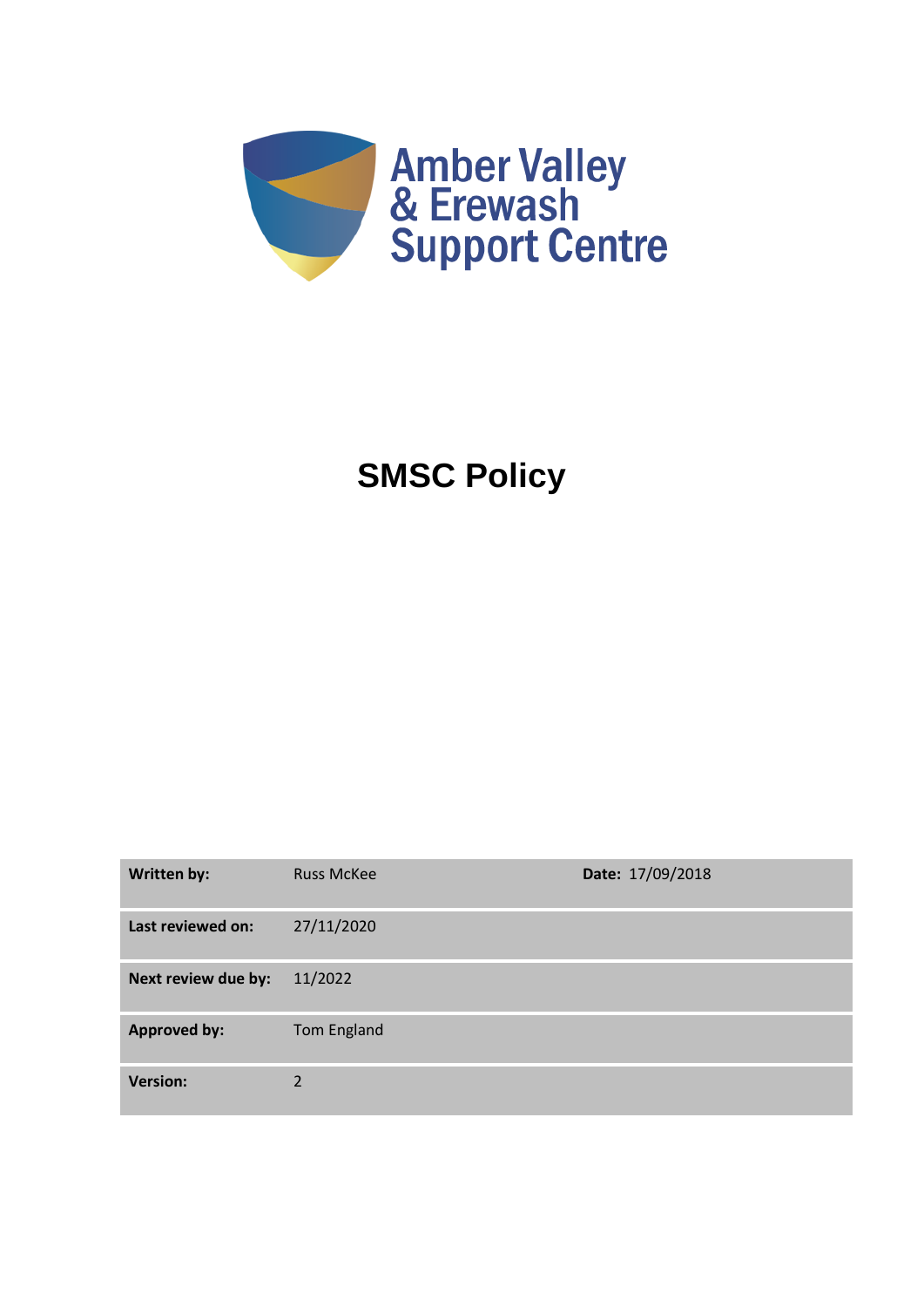## **Introduction**

This policy is carried out within the context and spirit of the Academy's vision to deliver the best education possible. It supports and reinforces the aims of Amber Valley and Erewash Support Centres aim of our pupils being positive about themselves & their future. All staff work together to create a happy, challenging, stimulating and caring environment in which pupils can enjoy their time at the school and celebrate their achievements.

The academy strives to continue to build a community which encourages all its members to develop a healthy respect for each other. In addition, we provide a happy, stimulating and caring environment where there are opportunities, encouragement and stimuli to develop each student to their full potential.

This policy relates to the whole life of the academy and its role in promoting spiritual, moral, social and cultural development (S.M.S.C.) by the example set by adults in the academy and the quality of relationships they have.

# **1. Spiritual Development**

# **Aim**

This area relates to the beliefs, feelings and emotions through which pupils acquire worthwhile insights into their own lives. All areas of the curriculum may contribute to spiritual development. Although education and spiritual development are not synonymous, academy experiences can make a significant contribution to spiritual development.

# **Objectives**

The pupils will be provided with opportunities to develop their spiritual understanding by experiencing a curriculum which will:

- Develop their self-esteem, self-knowledge and belief in themselves
- Allow them to develop a range of personal values and beliefs based on a sense of curiosity and respect towards their own and other beliefs
- Explore the spiritual values of others through stories, drama, music, art and religious education to name just a few
- Allow them to express themselves in a variety of ways and give them time to reflect on their own experiences
- Allow them to understand, express, use and control feelings and emotions as well as encouraging empathy in terms of relationships with others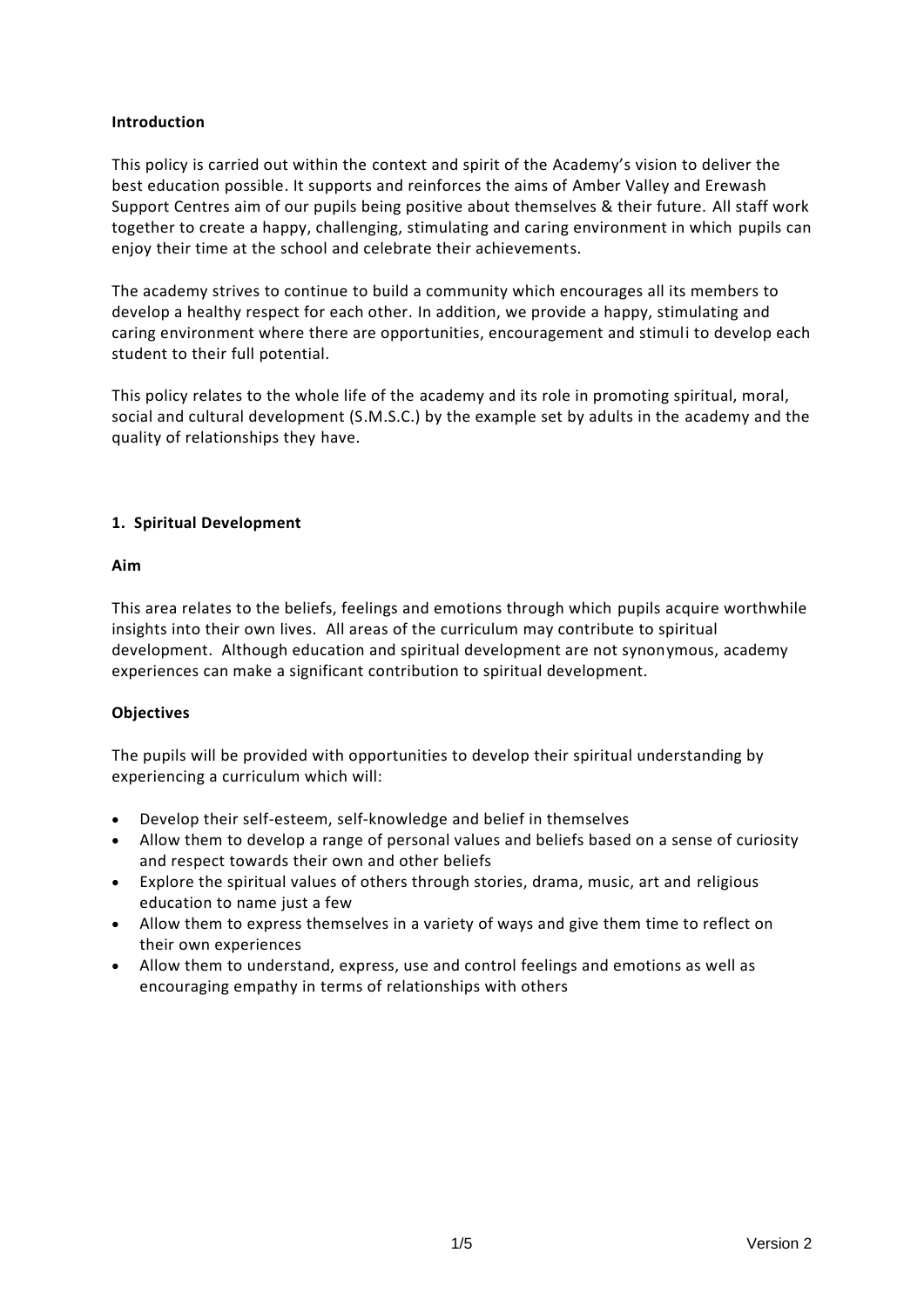**In Practice** at AVESC this is delivered through:

- Religious Education programme in line with statutory requirements which develops selfesteem and knowledge and an ability to reflect on and develop individuals' own spiritual values
- A PSHE programme which utilises tutoring to involve all years in opportunities for themed discussion and reflection activities, debate, and reading (both fiction and non-fiction) to encourage learning and to develop an awareness of core values as soon as pupils arrive
- Opportunities are provided during assemblies, tutor time and reflection to address.
- A pupil support structure that is focused on learning and providing appropriate information advice and guidance for pupils as well as opportunities to explore pathways of development
- Educational enrichment trips, creative partnerships and visiting speakers provide pupils with a range of experiences, which may promote a sense of awe and wonder about the world
- A reflective approach to learning through formative assessment techniques pupils having ownership and understanding of where they are, where they need to get to and how they are to do it
- A rewards system developing student self-esteem through certificates, postcards home, merits and awards at all levels
- Displays of pupil work bring a sense of pride in the work pupils produce and therefore a sense of expressing the talents of the individual
- Topic work across the school which explores "spiritual ideologies and ideals" in all their various forms in relation to specific subject areas through the Academy's SMSC Calendar.
- The use of the academy council to involve pupils in the life of the academy
- Time tabled PSHE lessons that follow the PHSE programme of study for all key stages.
- GCSE Citizenship, ASDAN PSHE Short courses and AQA PSE units.

# **2. Moral Development**

# **Aim**

Moral development refers to the pupils' knowledge, understanding, intentions, attitudes and behaviour in relation to what is right and wrong. The academy has a Rewards and Behaviour Policy that allows staff to promote a supportive approach to the management of challenging behaviour where opportunities to work restoratively with staff and pupils are identified and underpinned within it.

**Objectives** of the code of conduct are to promote the concept of excellent behaviour by being:

- Kind and considerate
- Helpful to others and listening to what they have to say
- Calmly and quietly moving around the school holding appropriate conversations
- Committed to academy and classroom expectations.
- Committed to a healthy, safe and environmentally friendly academy
- Committed to high levels of presentation in the academy uniform
- Equipped and ready to learn.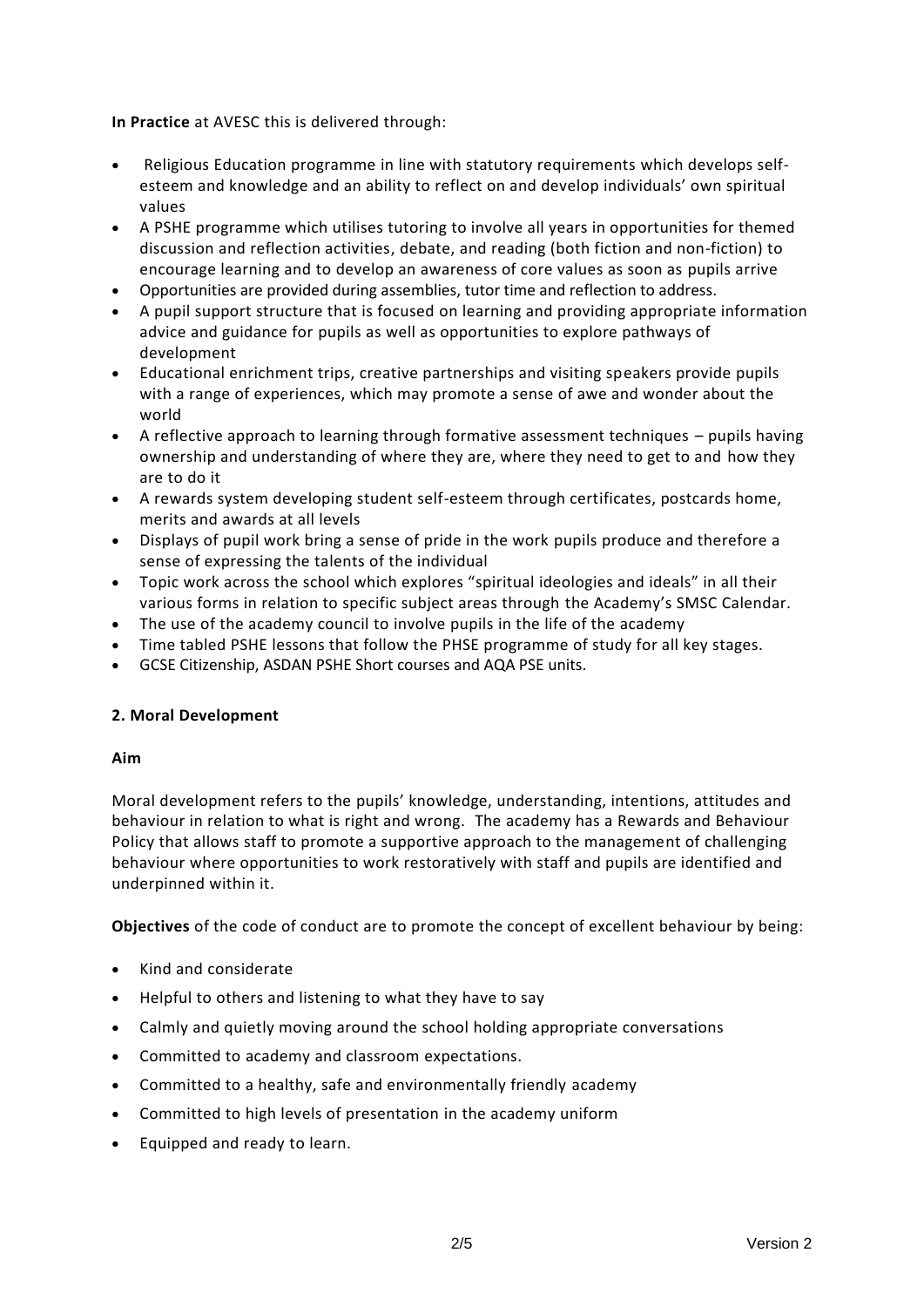**In practice** – at AVESC this is delivered through:

- Clear models of good behaviour from staff and pupils and reinforcement of academy and classroom expectations both inside and outside of lessons and in structured and unstructured time
- A Senior team and structure accessible to all that is focused on conflict resolution and restorative justice
- Themed tutor time and discussions based on moral issues that link with assemblies and British Values, where appropriate, across the academy community from the start of the day in tutor time and across all lesson
- Time tabled PSHE lessons that follow the PSE programme of study for all key stages.
- Assembly themes on moral issues, developed and reinforced during tutor time.
- Fund raising activities for nominated charities, in addition to national charity events which give rise to discussion around morality
- The use of pupils in teams across the academy: pupil council
- Topic work across the academy which explores "moral issues" in all its various forms in relation to specific subject areas through the Academy's SMSC Calendar.
- Local, national and global incidents, in addition to existing programmes of study, give an opportunity for teaching about morality and behaviour during deep learning weeks across the academy and demonstrates the flexibility of our teaching programme
- Supervised and filtered access to the Internet together with E-Safety Curriculum links and addressing the dangers of the internet and related issues as part of assemblies, tutor time and reflection.

#### **3. Social Development**

#### **Aim**

Social development relates to the skills and personal qualities necessary for individuals to live and function effectively in society.

#### **Objectives**

Pupils will be encouraged to:

- Maintain and develop relationships within the academy working successfully with other pupils and adults in the academy community
- Respond to the opportunities being offered, to show initiative and to take responsibility for their own learning in the academy community
- Gain an understanding of the wider society through their family and carers, the academy, local and wider communities
- Actively participate in the academy community and beyond into the wider community outside of AVESC.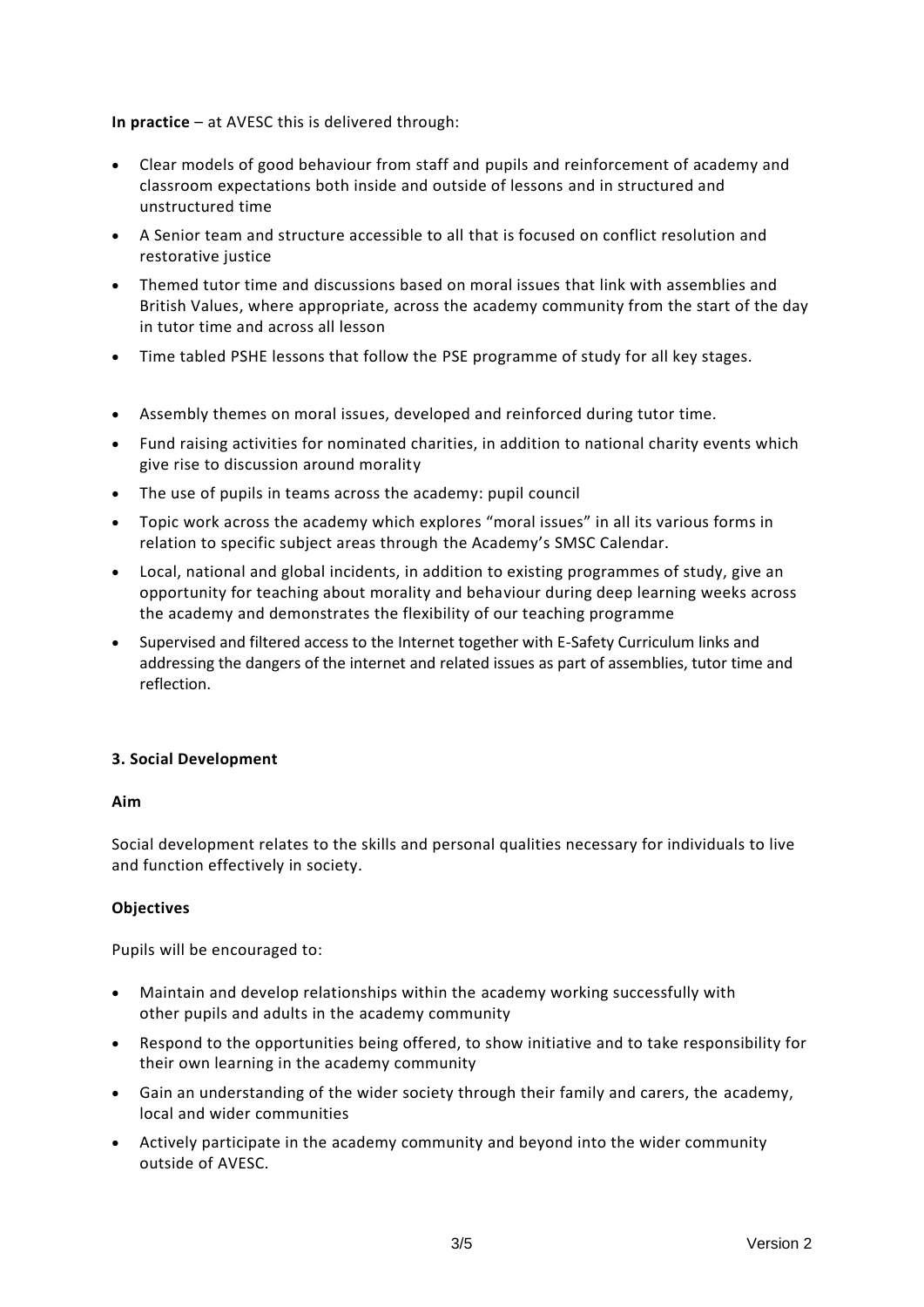**In Practice**, at AVESC we provide opportunities for pupils to:

- Interact with all staff and with external partners of the academy in an appropriate manner
- $\bullet$  The use of pupils in teams across the academy: pupil council
- Elected pupil council representative to feedback views, ideas and concerns to their tutor groups and to the senior leadership team
- Experience, in programmes of study, the development of skills in speaking, listening and key reflective work where pupils can learn both with teacher interaction and support, but increasingly with more independent study
- Time tabled PSHE lessons that follow the PHSE programme of study.
- Topic work across the academy which explores "social development" in all its various forms in relation to specific subject areas through the Academy's SMSC Calendar.
- Experience excellent information and guidance through pastoral and career advice in which all staff are involved throughout the year. Subject specific advice is given at certain milestones of a pupil's life at the academy.
- Participate in the wider community through work experience and volunteer support work in the local community. This is tracked through AVESC on a database of pupil activity both in the academy and in the wider community and relies initially on the tutor via the 'Me on a Page' and then other staff.

## **4. Cultural Development**

#### **Aim**

Cultural development refers to pupils increasing understanding and response to those elements, which give societies, and groups their unique character. The academy will promote the cultural traditions of our own area and the ethnic and cultural diversity of the world.

#### **Objectives**

The pupils will be encouraged to:

- Appreciate, understand and respect aspects of their own and other cultural environments in terms of beliefs, values, attitudes, customs, knowledge and skills
- Recognise that similarities and differences may exist between different societies and groups
- Experience a range of cultural activities in terms of literature, music, technology, art and design, dance, drama, sport and other media
- Broaden, develop and enrich their interests and insights through interacting with opportunities the school and the wider community provides

#### **In Practice** at AVESC we encourage:

• Educational visits in order to experience other cultures and ways of life